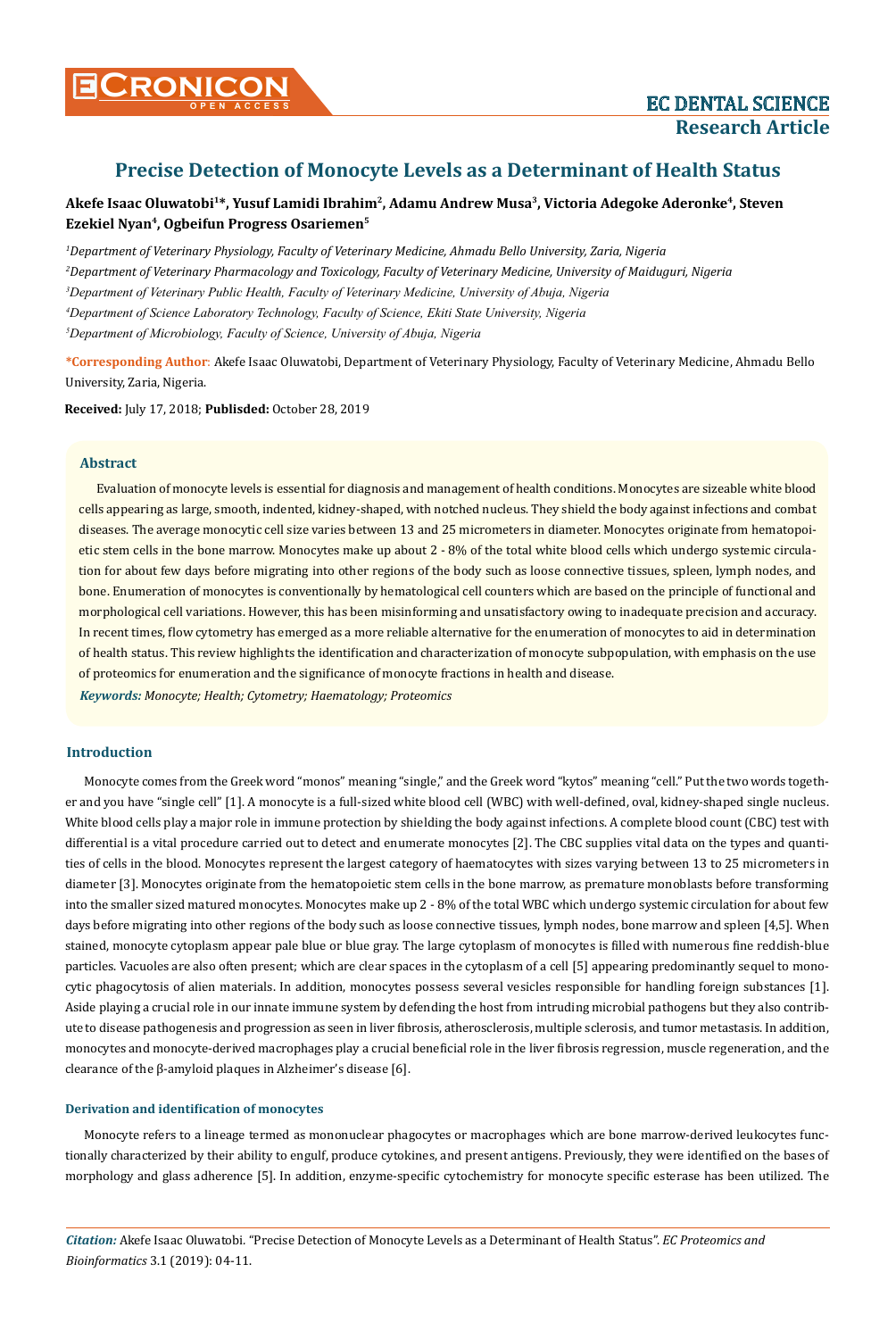standard clinical hematology approach relies on the physical characteristics of the cells including light scattering property. In the bone marrow, monocytes originate from myelomonocytic stem cells, which engender supplementary precursors such as promonocytes and monoblasts. These cells earlier identified based on morphology [7] had ill-defined cell shape. Recently, the mouse model; Ly6C+ CD115+ CD117+ monoblast-type cell, called common monocyte progenitor (cMoP), was identified in the spleen and bone marrow which has ability to proliferate into diverse monocyte subsets [4]. The circulating monocytes can rapidly surge within minutes of stress or exercise before rapidly returning to the baseline. These recruited cells congregate from the marginal pool [8] which is a compartment of reduced blood velocity near the endothelium of venules. The CD11b+ Ly6Chi monocytes can be assembled from bone marrow into the blood stream during infection [3] and may return back to bone marrow in the mouse infectious disease model. Studies are yet to ascertain if bone marrow and spleen compartments also donate to the pool of monocytes mobilized during exercise and stress. By definition, macrophages are monocytes that migrate into tissues during inflammatory or homeostatic conditions [9]. Following the arrival of monocytes in tissue, they transform into larger cells which rapidly lose their monocytic properties and have been termed "small macrophages" as they possess traits similar to blood monocytes [10,11]. More data is required before concluding on the use of the term tissue monocyte or whether we continue to use the term macrophages. At present, the term monocyte should be limited to cells in the blood, bone marrow and spleen reservoirs capable of replenishing the blood monocyte pool [10].

### **Morphological identification of monocytes in different species**



Source: Loems., *et al* [12].

Each of the four monocytes shown above as examples are from different species but all could be found in blood of any individual animal of any species. For instance, the canine monocyte illustrated appears alike in a smear of equine blood and the feline monocyte will be similar to a canine blood. Worthy of note is how the canine lymphocyte resembles a toxic band neutrophil with less clumped chromatin. Vacuoles may be seen in some monocytes but is not a specie-dependent alteration [10,11].

#### **Monocyte count**

This test measures the amount of monocytes in blood. This test is used to evaluate and manage blood disorders, certain problems with the immune system, and cancers, including monocytic leukemia [1]. This test may also be used to evaluate for the risk of complications after a heart attack. This test can aid in the diagnosis of Heart attack, Monocytic leukemia, Monocytopenia, and Monocytosis [2].

*Citation:* Akefe Isaac Oluwatobi*.* "Precise Detection of Monocyte Levels as a Determinant of Health Status". *EC Proteomics and Bioinformatics* 3.1 (2019): 04-11.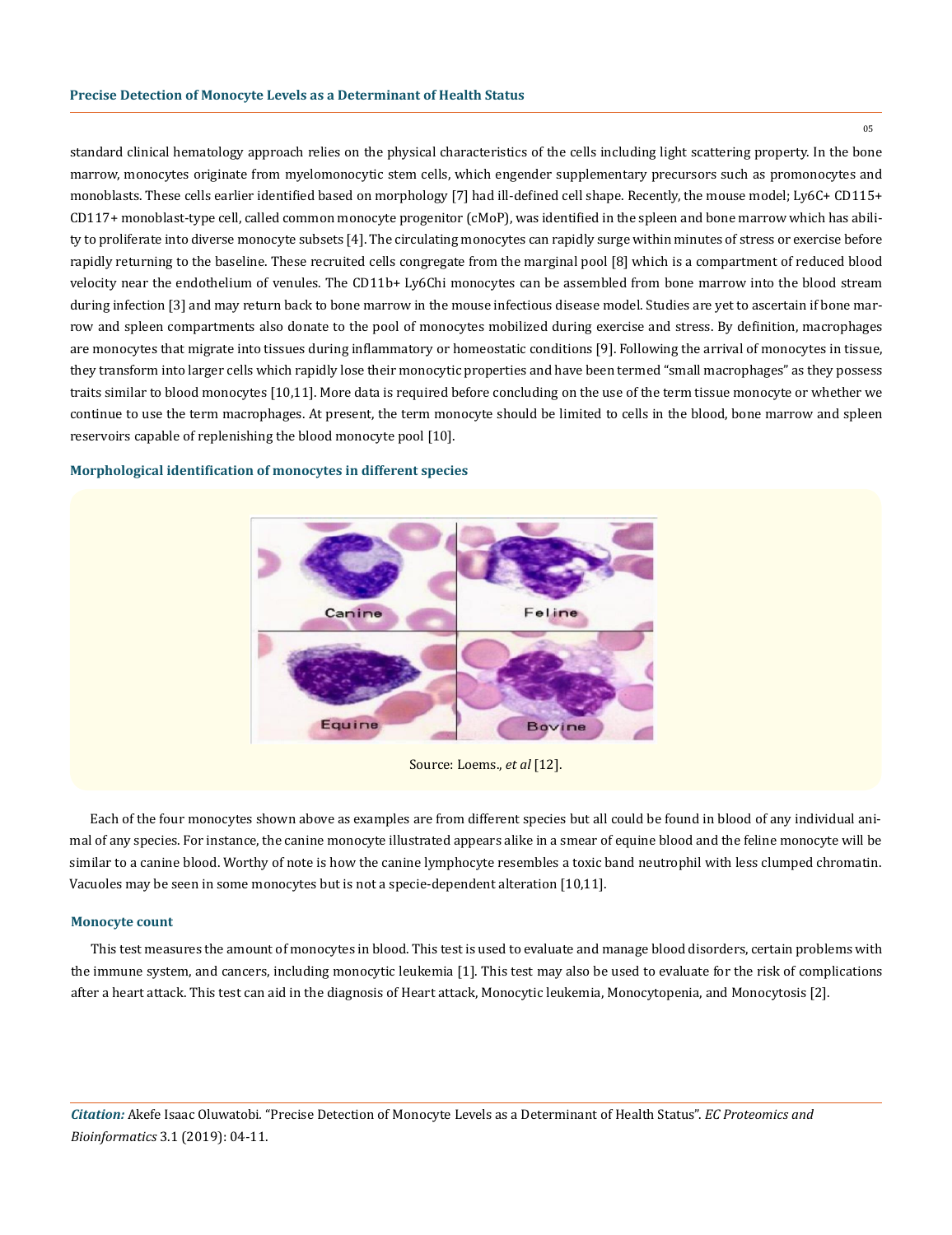#### **Monocyte percentage fraction in blood**

| Under 4%   | [0.04]          | (Low)                                |
|------------|-----------------|--------------------------------------|
| $4 - 10\%$ | $[0.04 - 0.10]$ | (Normal)                             |
| $11 - 15%$ | $[0.11 - 0.15]$ | (Elevated)                           |
| Over 15%   | [0.15]          | (High) (Frankenberger et al., 2013). |

| <b>Adults</b>               | Absolute: 0.2 - 0.95 x 10 <sup>3</sup> cells/microL | Relative: 4% - 11%                          |
|-----------------------------|-----------------------------------------------------|---------------------------------------------|
| Neonates, Birth to 2 days   | Absolute: 0 - 2 x 10 <sup>3</sup> cells/microL      |                                             |
| Neonates, 4 days to 28 days | Absolute: 0 - 1.7 x 10 <sup>3</sup> cells/microL    |                                             |
| Infants, 1 to 4 weeks       | Absolute: $0.7 \times 10^3$ cells/microL            |                                             |
| Infants, 6 months to 1 year | Absolute: $0.6 \times 10^3$ cells/microL            |                                             |
| Infants, 1 year             |                                                     | Relative: 4.8%                              |
| Children, 2 years           | Absolute: $0 - 1 \times 10^3$ cells/microL          |                                             |
| Children, 4 to 10 years     | Absolute: 0 - 0.8 x 10 <sup>3</sup> cells/microL    | Relative: 4.3% - 5% (Randolph et al., 2009) |

# **Identification of blood monocytes based on cells surface markers**

As stated earlier, monocytes were initially identified by morphology and function which is a misleading criteria especially when these features have been altered by disease processes.

As a result, there have been attempts to define an unequivocal criteria for monocytes and monoclonal antibodies against cell surface molecules have been suggested. In man, CD14 has been used as a marker [13] and in the mouse, CD115 is often employed [14]. Although CD115 identifies the M-CSF receptor, it is down-regulated in mouse blood monocytes during inflammation. Furthermore, it is unknown whether these markers are sufficiently specific and do not react with other types of cells such as dendritic cells (DCs). A fraction of CD1c+ blood DCs in humans can express low-level CD14 and human B cells have also been reported to express some CD14 [1]. Hence, monocytes can be branded with markers like CD14 and CD115, but this must be supported by additional markers and functional studies. Intriguingly, when investigating for macrophage-specific transcripts, CD64 and MerTK have emerged in mouse model [15], while CD64 is lacking in non-classical monocytes in humans. MerTK may prove informative for blood monocytes in various species. Furthermore, staining for CD16 used for monocyte subset definition, will also aid in the exclusion of DCs in human blood [13].

# **Differentiation of monocytes from dendritic cells**

Dendritic cells were first described by Steinman and Cohn as stellate cells isolated from the spleen of mouse. In the past, it has been debated as to whether these cells are a separate lineage or part of the mononuclear phagocyte system. Although a common precursor for monocytes and DCs was described in mice [16], the existence of this cell was later argued proposing that DCs and monocytes diverge at an earlier multi-potent progenitor period.

However, demonstrations of monocytes for the generation of DCs *in vitro* by adding GMCSF and IL-4 indicate a close relationship between monocytes and DCs [17]. Subsequently, transcriptome analysis revealed that such monocyte-derived DCs noticeably resemble macrophages than DCs from lymphoid tissue. Hence, the *in vitro* generated monocyte derived cells are strong antigen-presenting cells, but do not epitomize bona fide DCs; as they belong to the macrophage/monocyte lineage. In addition to DCs in tissue, cells with DC characteristics have been described on the bases of expression of CD68, CD1c, or CD141 in blood. Transcriptome analysis has shown that these cells and the monocytes belong to separate groups [18]. Data suggests that blood DCs can be separated from monocytes and macrophages as a distinct lineage. The potency of transcriptomic analysis in defining and dissecting leukocyte populations such as monocytes and DCs has also been demonstrated (Macaulay., *et al.* 2007). An illuminating example is the megakaryocyte–erythrocyte progenitor (MEP) cell, which engenders megakaryocytes and their platelet offspring or to erythroblasts and their progeny red blood cells [19]. Megakaryocytes and erythroblasts have a distinct transcriptome (Macaulay., *et al*. 2007), and are concerned with distinct functions, (blood clotting and oxygen transport) respectively [10].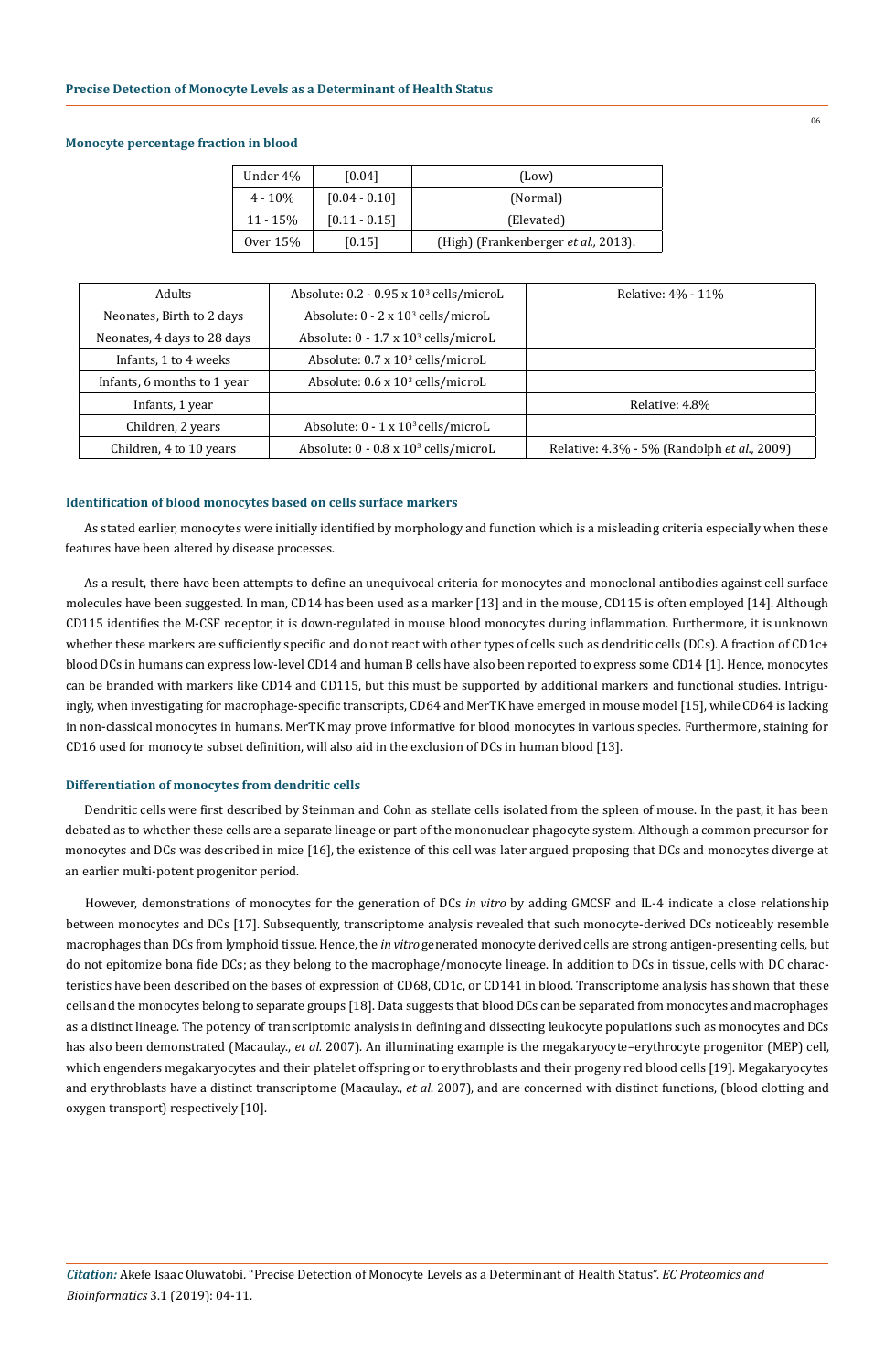#### **Role of cytometry in the evaluation of monocyte subpopulations**

Evidence for monocyte subpopulations has come from experiments using differential flotation in counter-current elutriation and from differential binding to antibody-coated red blood cells, which has defined populations with different functions [20]. In recent times, monoclonal antibodies and flow cytometry, has it possible to clearly enumerate, specify, and isolate monocyte subdivisions on the bases of differential expression of CD14 and CD16 cell surface markers. Recently, the WHO proposed a new nomenclature for monocyte subsets [21]. The major population of CD14<sup>high</sup> cells found in human blood were defined as classical monocytes while the minor population of cells with low CD14 and high CD16 were classed as non-classical monocytes. The population in between these two subsets was designated as intermediate monocytes [21]. This same nomenclature proposed for humans can be used in other animal species [21]. In mouse, the classical and non-classical monocyte subpopulations can be identified, but different markers like CD115, Ly6C, and CD43 are usually employed [22]. In addition, for species like rat, pig, cow, and horse, classical and non-classical monocytes can be distinguished with intermediate monocytes described in some species [21].

#### **Role of cryomicrotome imaging in the detection and quantification of monocytes**

This is a novel imaging platform used to efficiently determine the localization of monocytes in relation to the coronary microvascular network. These techniques are invaluable for investigating the role of monocyte populations in the progression of coronary neovascularization in animal models of chronic and sub-acute myocardial ischemia [23]. It involves the use of high-resolution three-dimensional (3D) imaging and quantification techniques to characterize monocytes relative to the entire coronary artery network using a novel episcopic imaging modality. It involves labelling the umbilical vein endothelial cells and CD14 + monocytes with fluorescent live cell tracker probes before infusing them into the coronary artery network of excised rat hearts by a Langendorff perfusion method. The coronary arteries are subsequently infused with fluorescent vascular cast material and processed with an imaging cryomicrotome, whereby each heart was consecutively cut (5 μm slice thickness) and block face imaged at appropriate excitation and emission wavelengths. The resulting image stacks yielded 3D reconstructions of the vascular network and the location of cells administered. Successful detection and quantification of single cells and cell clusters were achieved relative to the coronary network using customized particle detection software [24]. These methods can also be applied to an in vivo rabbit model of chronic myocardial ischemia in which autologous monocytes were isolated from peripheral blood, labeled with a fluorescent live cell tracker probe and re-infused into the host animal. The processed 3D image stacks reveal homing of monocytes to the ischemic myocardial tissue. Monocytes detected in the ischemic tissue are predominantly concentrated in the mid-myocardium. Vessel segmentation identified coronary collateral connections relative to monocyte localization [23].

#### **Clinical implications of monocyte numbers**

Identification of monocytes using light scatter properties have contributed little to diagnosis and monitoring of disease, however, flow cytometry, has provided more informative patterns. For instance, severe infection will raise the number of non-classical and intermediate monocytes [25]. It however remains to be analyzed whether such an upsurge can be used to ascertain prognosis, as earlier suggested. Furthermore, therapy with glucocorticoids stimulates a decrease in number of non-classical monocytes, which appears to be as a result of selective induction of apoptosis in the non-classical monocytes while classical monocytes may increase in number under glucocorticoids [26]. In addition, blockade of the M-CSF pathway leads to direct depletion of non-classical monocytes. A likely explanation is that M-CSF signaling via the CD115 M-CSF receptor is needed for the classical monocytes to mature into non-classical monocytes. Still to be determined is whether such a drug-induced depletion can be used to foretell therapeutic response in inflammatory conditions. The mechanism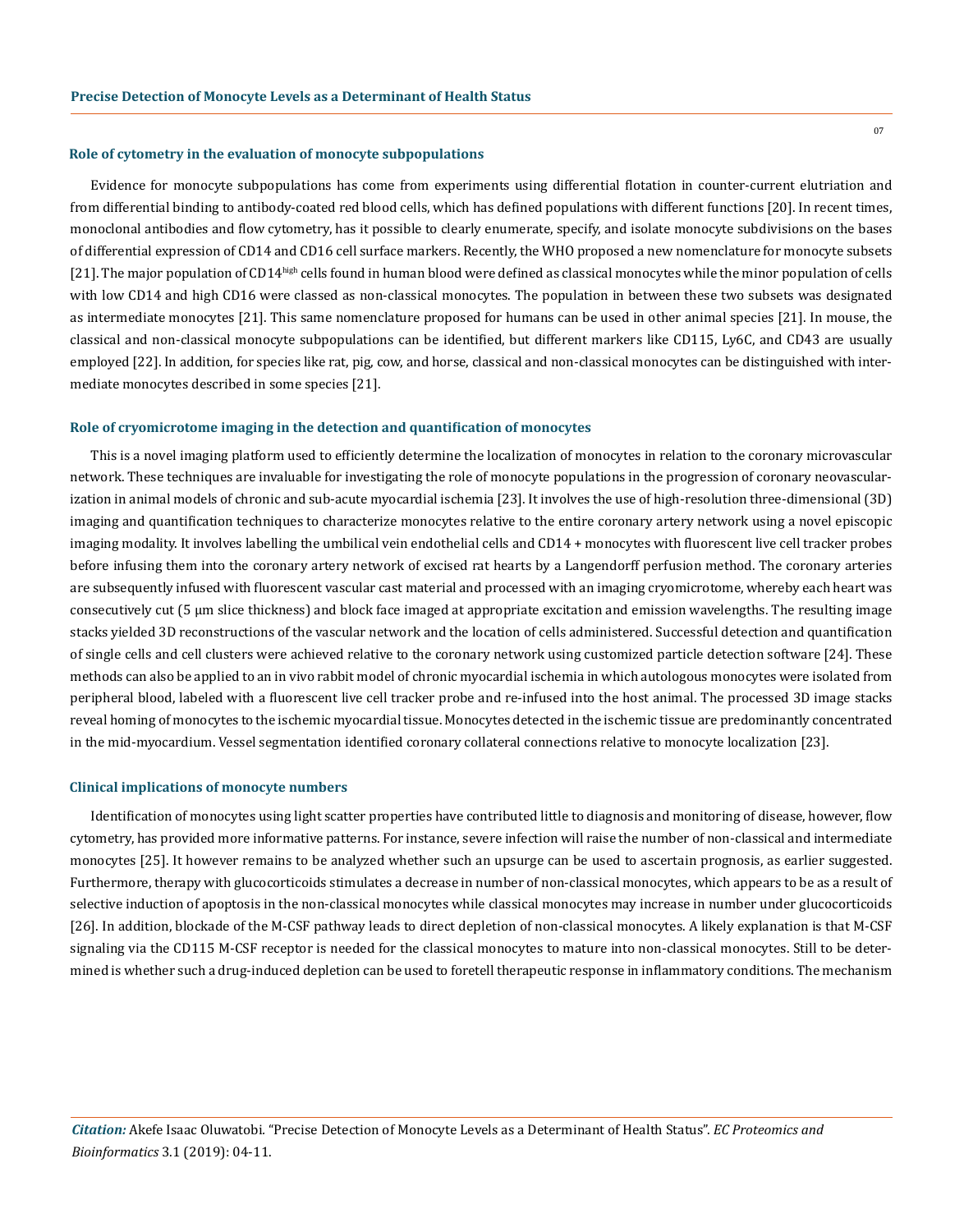08

of depletion of non-classical monocytes in three siblings within one family still remains unresolved [1] as more families with this defect need to be tested to identify the gene and mechanisms involved. Finally, the absolute count of intermediate monocytes was shown to aid in predicting cardiovascular events [27]. Therefore, analysis of monocyte subsets by flow cytometry provides clinically valuable parameters in various settings. Yet to be established in this circumstance is an unequivocal distinction of the non-classical and the intermediate monocytes [1].

#### **Functions of monocytes**

Monocytes have the ability to change into another cell form called macrophages before facing the germs. They can actually consume, or munch, on harmful bacteria, fungi and viruses. Then enzymes in the monocyte's body kill and break down the germs into pieces (Macaulay., *et al.* 2007).

Monocytes help other white blood cells identify the type of germs that have invaded the body. After consuming the germs, the monocytes take parts of those germs, called antigens, and mount them outside their body like flags. Other white blood cells see the antigens and make antibodies designed to kill those specific types of germs. Monocytes help mend damaged tissue by stopping the inflammation process. They remove dead cells from the sites of infection, which repairs wounds. They have also shown to influence the formation of some organs, like the heart and brain, by helping the components (Macaulay., *et al.* 2007).

#### **Monocyte disorders**

# **High monocytes counts and allied conditions**

In adults, values above 0.8 x 10(9)/L have been specified as abnormally high levels. Some conditions associated with higher levels of these monocytes include the following: Autoimmune diseases such as: Systemic lupus erythematosus, inflammatory bowel disease, heart attack rheumatoid arthritis, sarcoidosis, depression, obesity, severe pneumonia, alcoholic liver disease [28], HIV infection, childbirth, and appendicitis. Hematologic malignancies such as myelodysplastic disorder, acute monocytic leukemia, chronic myelomonocytic leukemia and Hodgkin and non-Hodgkin lymphoma [29]. Cancers, exclusively of the breast, ovary, and rectum. Infections like bacterial endocarditis, tuberculosis, brucellosis, malaria, syphilis and viral infections [23].

#### **Health implications of high monocyte counts**

High or low monocyte counts are not associated with any symptoms. However, there are some recognizable symptoms of disorders that accompany high monocytic cells. These conditions include atherosclerosis which overtime can lead to stroke, heart attack, and heart failure. Absolute monocytes counts are also significantly increased in subjects with diabetes and this has been associated with increased occurrence of inflammation. Cardiovascular- and cancer-related deaths in the elderly have also been reported [24].

#### **Low monocytes counts and allied conditions**

In adults, values of less than  $0.2 \times 10(9)/L$  is considered as abnormally low. This can be caused by conditions that decreases overall white blood cell count such as bloodstream infection, chemotherapy, and bone marrow disorder. Skin infections and HPV have also been implicated. Other conditions associated with monocytopenia include: Aplastic anemia, administration of INF-alpha and TNF-alpha, severe burn injuries, leukemia, monoMAC syndrome, HIV infection, systemic lupus erythematosus, radiation therapy, vitamin B12 deficiency, rheumatoid arthritis, and corticosteroid therapy [30-34].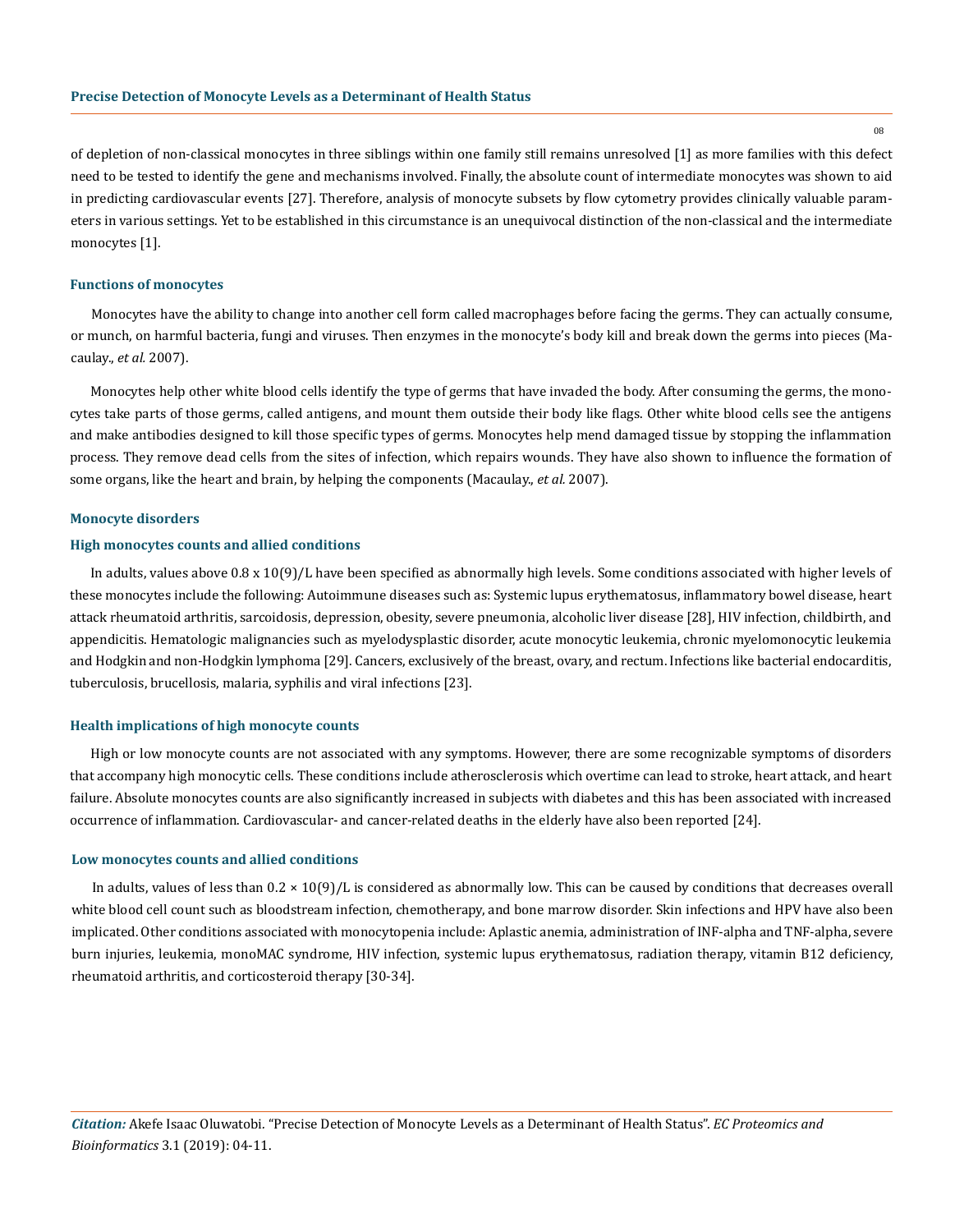#### **Health implications of monocytopenia**

Blood disorders like monocytopenia or MonoMAC syndrome pose different challenges, but there are no symptoms regularly found with low monocytic cell counts [30]. However, patients may see signs of infection, as normal monocytic cell counts would predictably be able to repair and remove this dead tissue. Monocytopenia lowers the risk of cardiovascular diseases, but increases susceptibility to infections such as mycobacterial, fungal, or human papillomavirus infection. Higher risk of hematologic disorders and cervical cancer has also been highlighted [28].

# **Conclusion**

The detection of high levels of monocyte is an indicator of physical or oxidative stress in animals and humans. Proteomics has afforded more reliable test solutions with better accuracy and cost effectiveness via the availability of auto-haematological analysers based on cytometric techniques as well as the use of rapid monocyte tests kits in the measurement of monocyte levels. Accurate evaluation of monocyte levels facilitates diagnosis and management of blood and immune disorders, including monocytic leukemia, monocytopenia, and monocytosis [2].

# **Bibliography**

- 1. Frankenberger M., *et al*[. "A defect of CD16-positive monocytes can occur without disease".](https://www.ncbi.nlm.nih.gov/pubmed/22459269) *Immunobiology* 218.2 (2013): 169-174.
- 2. Randolph GJ., *et al*[. "Differentiation of phagocytic monocytes into lymph node dendritic cells](https://www.ncbi.nlm.nih.gov/pubmed/10626897) *in vivo*". *Immunity* 11.6 (2009): 753-761.
- 3. [Shi C., et al. "Bone marrow mesenchymal stem and progenitor cells induce monocyte emigration in response to circulating toll-like](https://www.ncbi.nlm.nih.gov/pubmed/21458307)  receptor ligands". *Immunity* [34.4 \(2011\): 590-601.](https://www.ncbi.nlm.nih.gov/pubmed/21458307)
- 4. Hettinger J., *et al*[. "Origin of monocytes and macrophages in a committed progenitor".](https://www.nature.com/articles/ni.2638) *National Journal of Immunology* 14 (2013): [821-830.](https://www.nature.com/articles/ni.2638)
- 5. [van Furth R and Cohn ZA. "The origin and kinetics of mononuclear phagocytes".](https://www.ncbi.nlm.nih.gov/pmc/articles/PMC2138527/) *Journal of Experimental Medicine* 128.3 (1968): 415- [435.](https://www.ncbi.nlm.nih.gov/pmc/articles/PMC2138527/)
- 6. Karlmark KR., *et al*. "Monocytes in health and disease -Minireview". *[European Journal of Microbiology and Immunology](https://www.ncbi.nlm.nih.gov/pmc/articles/PMC3956957/)* 2.2 (2012): [97-102.](https://www.ncbi.nlm.nih.gov/pmc/articles/PMC3956957/)
- 7. Goud TJ., *et al*[. "Identification and characterization of the monoblast in mononuclear phagocyte colonies grown](https://www.ncbi.nlm.nih.gov/pmc/articles/PMC2189966/) *in vitro*". *Journal of Experimental Medicine* [142.5 \(1975\): 1180-1199.](https://www.ncbi.nlm.nih.gov/pmc/articles/PMC2189966/)
- 8. Klonz A., *et al*[. "The marginal blood pool of the rat contains not only granulocytes, but also lymphocytes, NK-cells and monocytes: a](https://www.ncbi.nlm.nih.gov/pubmed/8947597)  [second intravascular compartment, its cellular composition, adhesion molecule expression and interaction with the peripheral blood](https://www.ncbi.nlm.nih.gov/pubmed/8947597)  pool". *[Scandinavian Journal of Immunology](https://www.ncbi.nlm.nih.gov/pubmed/8947597)* 44.5 (1996): 461-469.
- 9. Alexis N., *et al*[. "Sputum phagocytes from healthy individuals are functional and activated: a flow cytometric comparison with cells in](https://www.ncbi.nlm.nih.gov/pubmed/10998314)  [bronchoalveolar lavage and peripheral blood".](https://www.ncbi.nlm.nih.gov/pubmed/10998314) *Clinical Immunology* 97.1 (2000): 21-32.
- 10. [Tamoutounour S., et al. "Origins and functional specialization of macrophages and of conventional and monocyte derived dendritic](https://www.ncbi.nlm.nih.gov/pubmed/24184057) cells in mouse skin". *Immunity* [39.5 \(2013\): 925-938.](https://www.ncbi.nlm.nih.gov/pubmed/24184057)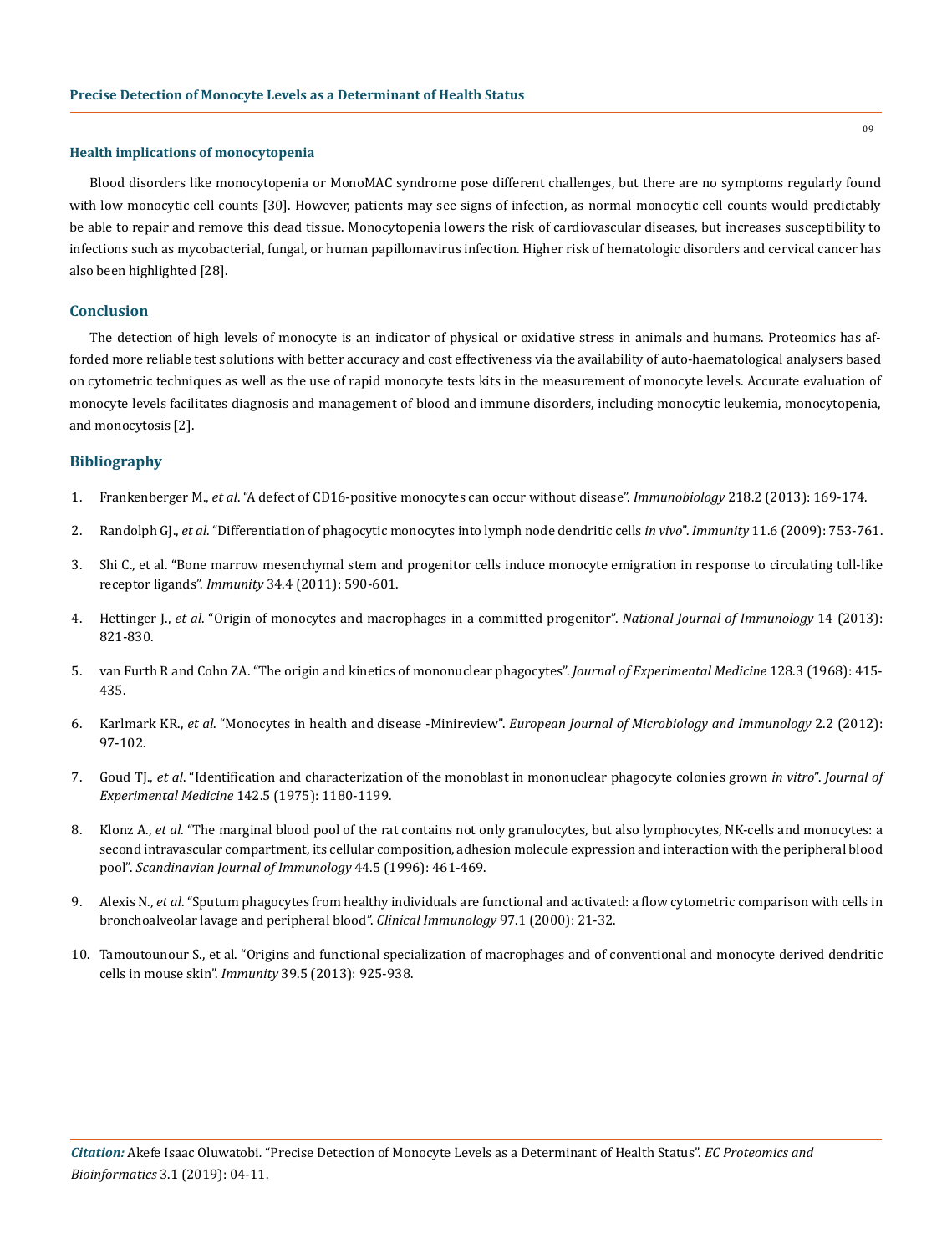- 11. Jakubzick C., *et al*[. "Minimal differentiation of classical monocytes as they survey steady-state tissues and transport antigen to lymph](https://www.ncbi.nlm.nih.gov/pubmed/24012416) nodes". *Immunity* [39.3 \(2013\): 599-610.](https://www.ncbi.nlm.nih.gov/pubmed/24012416)
- 12. [Loems ZH. "Blood monocytes and their subsets: Established features and open questions".](https://www.ncbi.nlm.nih.gov/pmc/articles/PMC4538304/) *Frontiers in Immunology* 6 (2015): 423.
- 13. [Ziegler-Heitbrock HWL., et al. "CD14 is expressed and functional in human B cells".](https://www.ncbi.nlm.nih.gov/pubmed/7520002) *European Journal of Immunology* 24.8 (1994): [1937-1940.](https://www.ncbi.nlm.nih.gov/pubmed/7520002)
- 14. [Sunderkotter C., et al. "Subpopulations of mouse blood monocytes differ in maturation stage and inflammatory response".](https://www.ncbi.nlm.nih.gov/pubmed/15034056) *Journal of Immunology* [172.7 \(2004\): 4410-4417.](https://www.ncbi.nlm.nih.gov/pubmed/15034056)
- 15. Gautier EL., *et al*[. "Gene expression profiles and transcriptional regulatory pathways that underlie the identity and diversity of mouse](https://www.ncbi.nlm.nih.gov/pubmed/23023392) tissue macrophages". *[National journal of Immunology](https://www.ncbi.nlm.nih.gov/pubmed/23023392)* 13.11 (2012): 1118-1128.
- 16. Fogg DK., *et al*[. "A clonogenic bone marrow progenitor specific for macrophages and dendritic cells".](https://www.ncbi.nlm.nih.gov/pubmed/16322423) *Science* 311.5757 (2016): 83-87.
- 17. [Sallusto F and Lanzavecchia A. "Efficient presentation of soluble antigen by cultured human dendritic cells is maintained by granulo](https://www.ncbi.nlm.nih.gov/pubmed/8145033)[cyte/macrophage colony-stimulating factor plus interleukin 4 and downregulated by tumor necrosis factor alpha".](https://www.ncbi.nlm.nih.gov/pubmed/8145033) *Journal of Experimental Medicine* [179.4 \(1994\): 1109-1118.](https://www.ncbi.nlm.nih.gov/pubmed/8145033)
- 18. Frankenberger M., *et al*[. "Transcript profiling of CD16-positive monocytes reveals a unique molecular fingerprint".](https://www.ncbi.nlm.nih.gov/pubmed/22531920) *European Journal of Immunology* [42.4 \(2012\): 957-974.](https://www.ncbi.nlm.nih.gov/pubmed/22531920)
- 19. Klimchenko O., *et al*[. "A common bipotent progenitor generates the erythroid and megakaryocyte lineages in embryonic stem cell](https://www.ncbi.nlm.nih.gov/pubmed/19478046)[derived primitive hematopoiesis".](https://www.ncbi.nlm.nih.gov/pubmed/19478046) *Blood* 114.8 (2009): 1506-1517.
- 20. [Zembala M., et al. "Isolation and functional characteristics of FcR+ and FcR- human monocyte subsets".](https://www.ncbi.nlm.nih.gov/pubmed/6235284) *Journal of Immunology* 133.3 [\(1984\): 1293-1299.](https://www.ncbi.nlm.nih.gov/pubmed/6235284)
- 21. [Ziegler-Heitbrock L., et al. "Nomenclature of monocytes and dendritic cells in blood".](https://www.ncbi.nlm.nih.gov/pubmed/20628149) *Blood* 116.16 (2010): e74-e80.
- 22. Ingersoll MA., *et al*[. "Comparison of gene expression profiles between human and mouse monocyte subsets".](https://www.ncbi.nlm.nih.gov/pubmed/19965649) *Blood* 115.3 (2010): [10-19.](https://www.ncbi.nlm.nih.gov/pubmed/19965649)
- 23. Hakimzadeh N., *et al*[. "Detection and quantification methods of monocyte homing in coronary vasculature with an imaging cryomi](https://www.ncbi.nlm.nih.gov/pubmed/25179912)crotome". *[Journal of Molecular and Cellular Cardiology](https://www.ncbi.nlm.nih.gov/pubmed/25179912)* 76 (2014): 196-204.
- 24. [Selimoglu-Buet D., et al. "Characteristic repartition of monocyte subsets as a diagnostic signature of chronic myelomonocytic leuke](https://www.ncbi.nlm.nih.gov/pubmed/25852055)mia". *Blood* [125.23 \(2015\): 3618-3626.](https://www.ncbi.nlm.nih.gov/pubmed/25852055)
- 25. Fingerle G., *et al*[. "The novel subset of CD14+/CD16+ blood monocytes is expanded in sepsis patients".](https://www.ncbi.nlm.nih.gov/pubmed/7693040) *Blood* 82.10 (1993): 3170-176.
- 26. Dayyani F., *et al*[. "Mechanism of glucocorticoid-induced depletion of human CD14+CD16+ monocytes".](https://www.ncbi.nlm.nih.gov/pubmed/12832440) *Journal of Leukocyte Biology* [74.1 \(2003\): 33-39.](https://www.ncbi.nlm.nih.gov/pubmed/12832440)